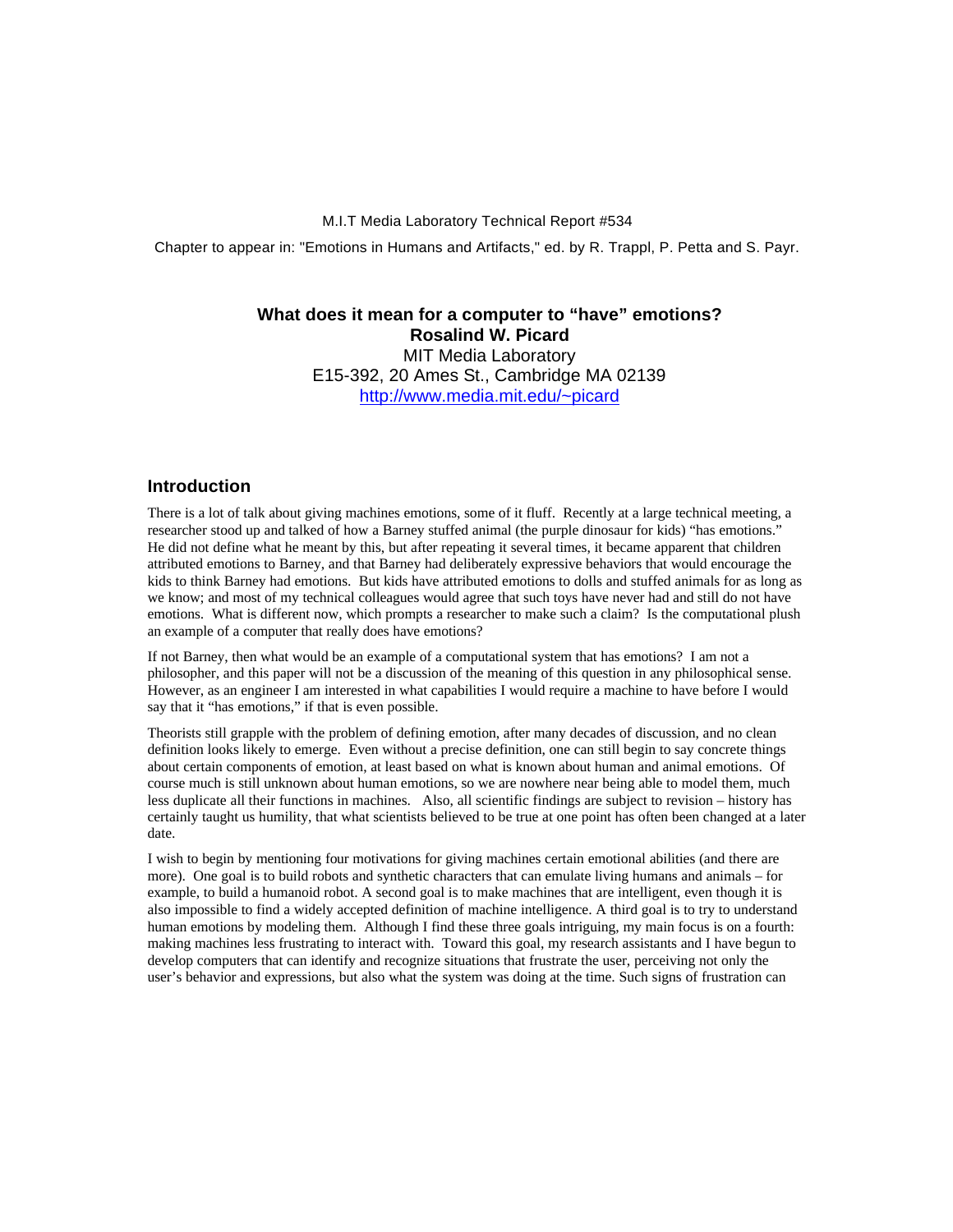then be associated with potential causes for which the machine might be responsible or able to help, and the machine can then try to learn how to adjust its behavior to help reduce frustration. It may be as simple as the computer noticing that lots of fancy "smart" features are irritating to the user, and offering the user a way to remove all of them. Or, it may be that the computer's sensitive acknowledgment of and adaptation to user frustration simply leads to more productive and pleasing interactions. One of the key ideas is that the system could associate expressions of users, such as pleasure and displeasure, with its own behavior, as a kind of reward and punishment. In this age of adaptive, learning computer systems, such feedback happens to be easy and natural for users to provide.

My first goal thus involves sensing and recognizing patterns of emotional information - dynamic expressive spatial-temporal forms that influence the face, voice, posture, and ways the person moves - as well as sensing and reasoning about other situational variables, such as if the person re-typed the same word many times and is now using negative language. All of this is what I refer to in shorthand as "recognizing emotion, " although I should be clear that it means the first sentence of this paragraph, and not that a computer can know your innermost emotions, which involve thoughts and feelings that no person besides you can sense. But once a computer has recognized emotion, what should it do? Here lies my second main goal: giving the computer the ability to adapt to the emotional feedback in a way that does not further frustrate the user. Although "having emotion" may help with the first goal, I can imagine how to achieve the first goal without this ability. However, the second goal involves intricacies in regulating and managing ongoing perceptual information, attention, decision-making, and learning. All of these functions in humans apparently involve emotion. This does not mean that we could not possibly implement them in machines without emotion. At the same time, it appears to be the case that all living intelligent systems have emotion in some form, and that humans have the most sophisticated emotion systems of all, as evinced not just by a greater development of limbic and cortical structures, but also by greater facial musculature, a hairless face, and the use of artistic expression, including music, for expressing emotions beyond verbal articulation.

Part of me would love to give a computer the ability to recognize and deal with frustration as well as a person can, without giving it emotions. I have no longing to make a computer into a companion; I am quite content with it as a tool. However, it has become a very complex adaptive tool that frustrates so many people that I think it's time to look at how it can do a better job of adapting to people. I think emotion will play a key role in this. Let's look more closely at four components of emotion that people have, and how these might or might not become a part of a machine.

*A computer that "has emotions," in the sense that a person does, will be capable of:*

- **1. Emotional appearance**
- **2. Multi-level emotion generation**
- **3. Emotional experience**
- **4. Mind-body interactions**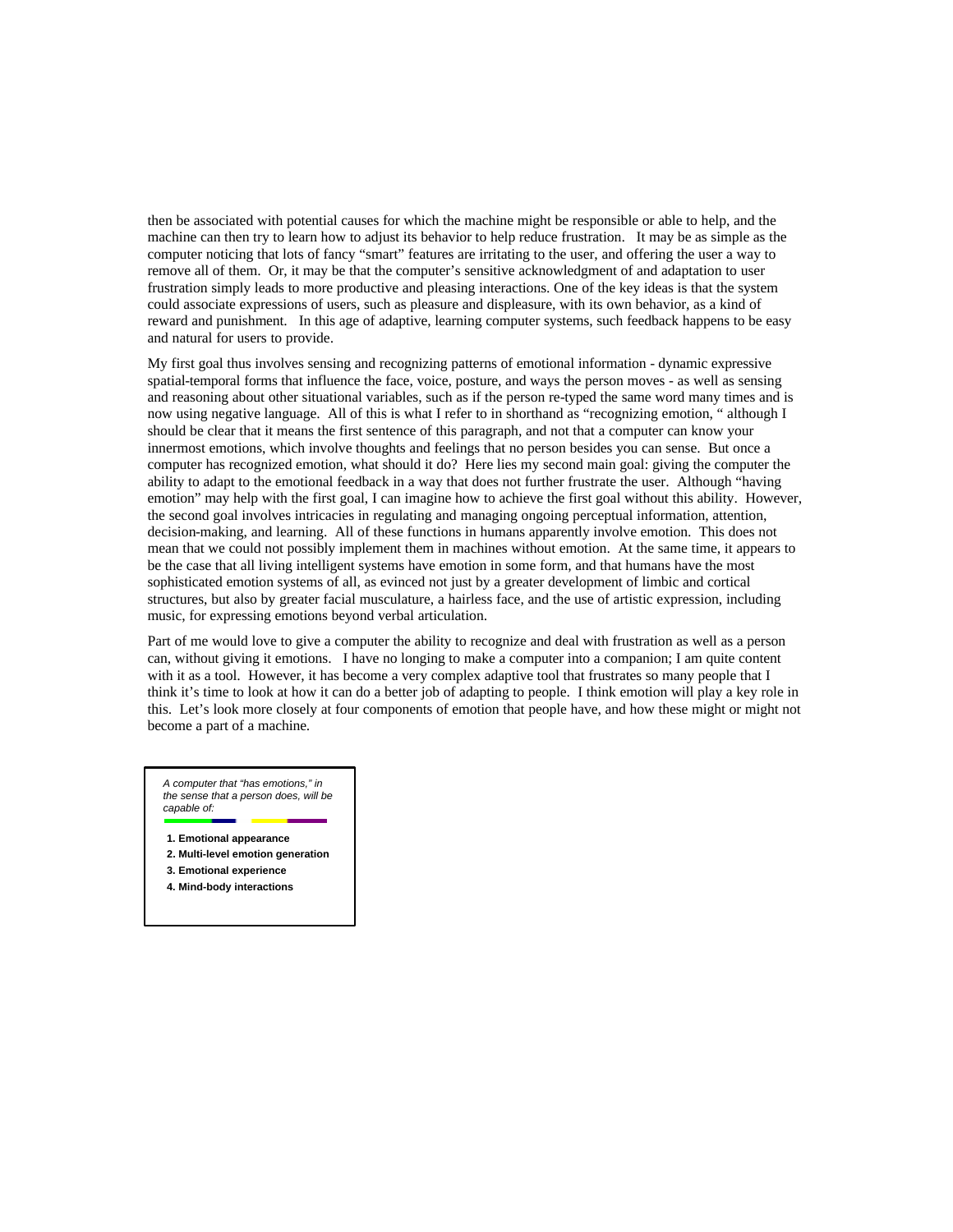# **Components of emotion**

I find it useful to identify at least four components when talking about emotions in the context of what one might want to try to implement in machines. Some of these components already exist in some computational systems. The components are 1. Emotional appearance, 2. Multiple levels of emotion generation, 3. Emotional experience, and 4. (A large category of) Mind-body interactions. These four components are not intended to be self-evident from their short names, nor are they intended to be mutually exclusive or collectively exhaustive. Let me say what I mean by each, and why all four are important to consider.



## **Emotional appearance**

Barney the stuffed animal sometimes *sounds as if* he is happy. Like a 3-D animated cartoon, he has expressions and behaviors that were designed to communicate certain emotions. "Emotional appearance" includes behavior or expressions that *give the appearance that* the system has emotions.

This component is the weakest of the four, in the sense that it is the easiest of the four to produce, at least at a superficial level. However, I include it because this quality is all that an outside observer (non-designer of the system, who cannot access or decipher its inward functions) has at his or her disposal in order to judge the emotional nature of the system. By and large, it is what the crew in the film *2001: A Space Odyssey* did not perceive about the computer HAL until the end of the film, otherwise they might have obtained earlier clues about HAL's increasingly harmful emotional state, which at the end of the film is illuminated when HAL finally says, "I'm afraid, Dave, I'm afraid." This component is also the most commonly implemented in machines today – primarily in agents and robots that display emotional behaviors in order to "look natural" or to "look believable."

Because emotional appearance results largely from emotional behavior, and because I include the making of facial, vocal, and other expressions as kinds of behavior, I have previously referred to this component as "Emotional Behavior." I am here changing my two-word description since a couple colleagues at the Vienna workshop argued that it was confusing; however, I am not changing what it refers to, which remains the *emotional appearance of the system's behavior*.

Examples of systems with behaviors that appear to be emotional include the tortoises of W. Gray Walter (1950) and Braitenberg's Vehicles (Braitenberg 1984). When one of Braitenberg's little vehicles approached a light or backed rapidly away from it, observers described the behavior as "liking lights" or as "acting afraid of lights," both of which involve emotional attribution, despite that the vehicles had no deliberately designed internal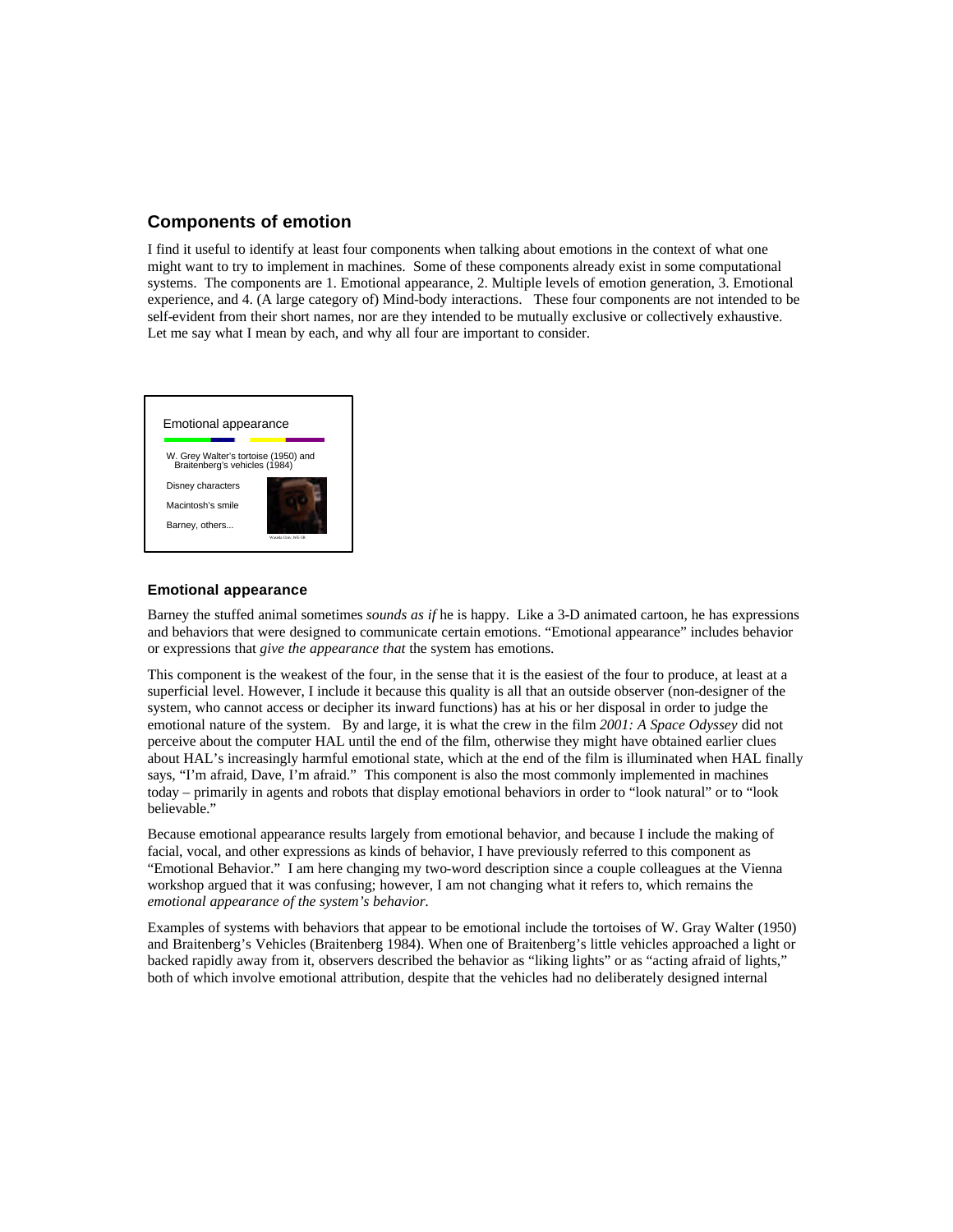mechanisms of emotion. Today there are a number of efforts to give computers facial expressions; the Macintosh has been displaying a smile at people for years, and there is a growing tendency to build animated agents and other synthetic characters and avatars that would have emotional expressions. These expressive behaviors may result in people saying the system is "happy" or otherwise, because it appears that way.

I think all of us would agree that the examples just given do not have internal feelings, and their behavior is not generated by emotions in the same sense that human or animal behavior is. However, the boundary is quickly blurred: Contrast a machine like the Apple Macintosh, which shows a smile because it is hardwired to do that in a particular machine state, and a new "emotional robot," which shows a smile (Johnstone, 1999) because it has appraised its present state as good and its present situation as one where smiling can communicate something useful. The Mac's expression signals that the boot-up has succeeded and the machine is in a satisfactory state for the user to proceed. However, most of us would *not* say that the Mac is happy. More might say that the robot is happy, in a rudimentary kind of way. But, if the robot's happy facial expression were driven by a simple internal state labeled "satisfaction," then it would really be no different than the Mac's display of a smile. As the generation mechanisms become more complex and adapted for many such states and expressions, then the argument that the expression or behavior really arose from an emotion becomes more compelling. The more complex the system, and the higher the users expectations, the harder it also becomes for the system's designer to craft the appearance of natural, believable emotions. Nonetheless, we should not let mere complexity fool us into thinking emotions are there.

If a system really has emotions, then we expect to see those emotions influence and give rise to behavior on many levels. There are the obvious expressions and other observable emotional behaviors, like saying "Humph," and turning abruptly away from the speaker; however, emotions also modulate non-emotional behaviors: the way you pick up a pen (a neutral behavior) is different when you are seething with anger vs. when you are bubbling with delight. True emotions influence a number of internal functions, which are generally not apparent to anyone but the designer of the system (and in part to the system, to the extent that it is given a kind of "conscious awareness" of such.) Some of emotion's most important functions are those that are unseen, or at least very hard to see. The body-mind mechanisms for signaling and linking the many seen and unseen functions are primarily captured by the fourth component, which I'll describe shortly.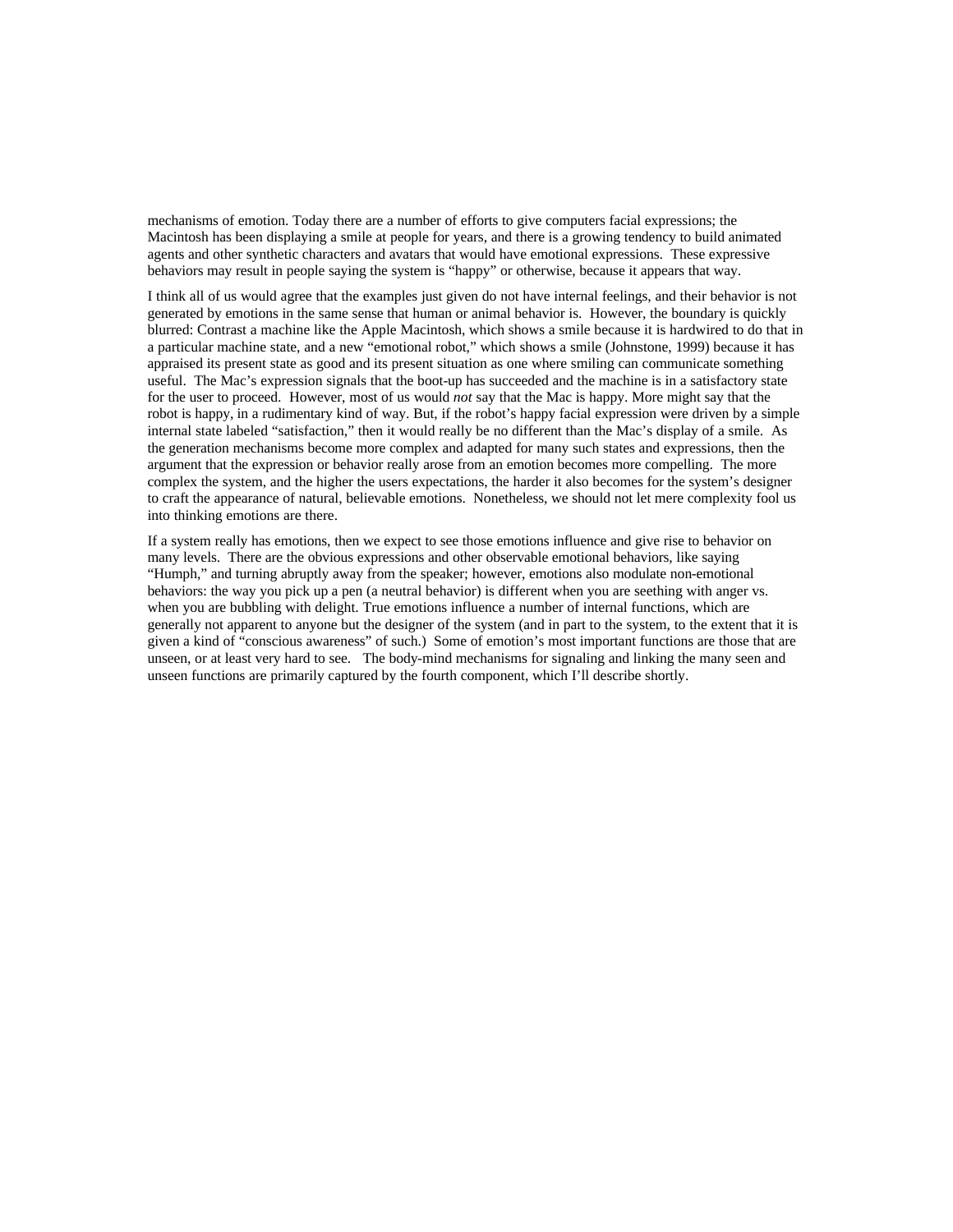

#### **Multiple Levels of Emotion Generation**

Animals and people have fast subconscious brain mechanisms that perform high-priority survival-related functions, such as the response of fear in the face of danger or threat. LeDoux (1996) has described the subcortical pathway of fear's "quick and dirty" mechanism, which precedes cortical involvement. This level of preconscious, largely innate, but not highly accurate emotion generation appears to be critical for survival in living systems. One can imagine giving robots and machines sensors that operate at a similar level – in a relatively hard-wired way, detecting when the system's critical parameters are in a danger zone, and triggering rapid protective responses, which can shortly thereafter be modified by slower more accurate mechanisms.

The level of emotions just described stands in contrast with slightly slower (although still very fast) emotion generation that tends to involve higher cortical functions and may or may not involve conscious appraisals. If you jump out of the way of a snake, and suddenly realize it was only a stick, then that was probably an instance of the fast subconscious fear generation mechanism. In contrast, if you hear that a convicted killer has escaped a nearby prison, and consequently decide that you don't want to leave the house, then it is likely that your thoughts generated a form of a learned fear response, which subsequently influenced your decision. You may have never seen a convicted killer, but you cognitively know that such a person could be dangerous, and you associate with it a response that you learned from a similar but real experience. This learned fear response engages some of the same parts of the brain as the lower-level quick version of fear, but it additionally involves reasoning and cortical appraisal of an emotional situation.

Some of the most common methods of "implementing emotions" in computers involve constructing rules for appraising a situation, which then give rise to an emotion appropriate to that situation. An example is the OCC model (Ortony et al, 1988), which was not designed to synthesize emotions, but rather to reason about them, but works in part for either. Consider the generation of joy, which involves deciding that if an event happens, and that event is desirable, then it may result in joy for oneself or in happiness for another. A machine can use this rule-based reasoning either to try to infer another's emotion, or to synthesize an internal emotional state label for itself. All of this can happen in the machine in a cold and logical way, without anything that an outsider might observe as emotion. It can happen without any so-called conscious awareness or "feeling" of what the machine is doing. This kind of "emotion generation" does not need to give rise to component one – emotional appearance – or to the other two components listed below, but it could potentially give rise to all of them. In a healthy human, such emotional appraisals are also influenced by ones feelings, via many levels of mechanisms.

People appear to be able to reason in a cold way about emotions, with minimal if any engaging of observable bodily responses. However, more often there seem to be bodily changes and *feelings* associated with having an emotion, especially if the emotion is intense. An exception arises in certain neurologically impaired patients,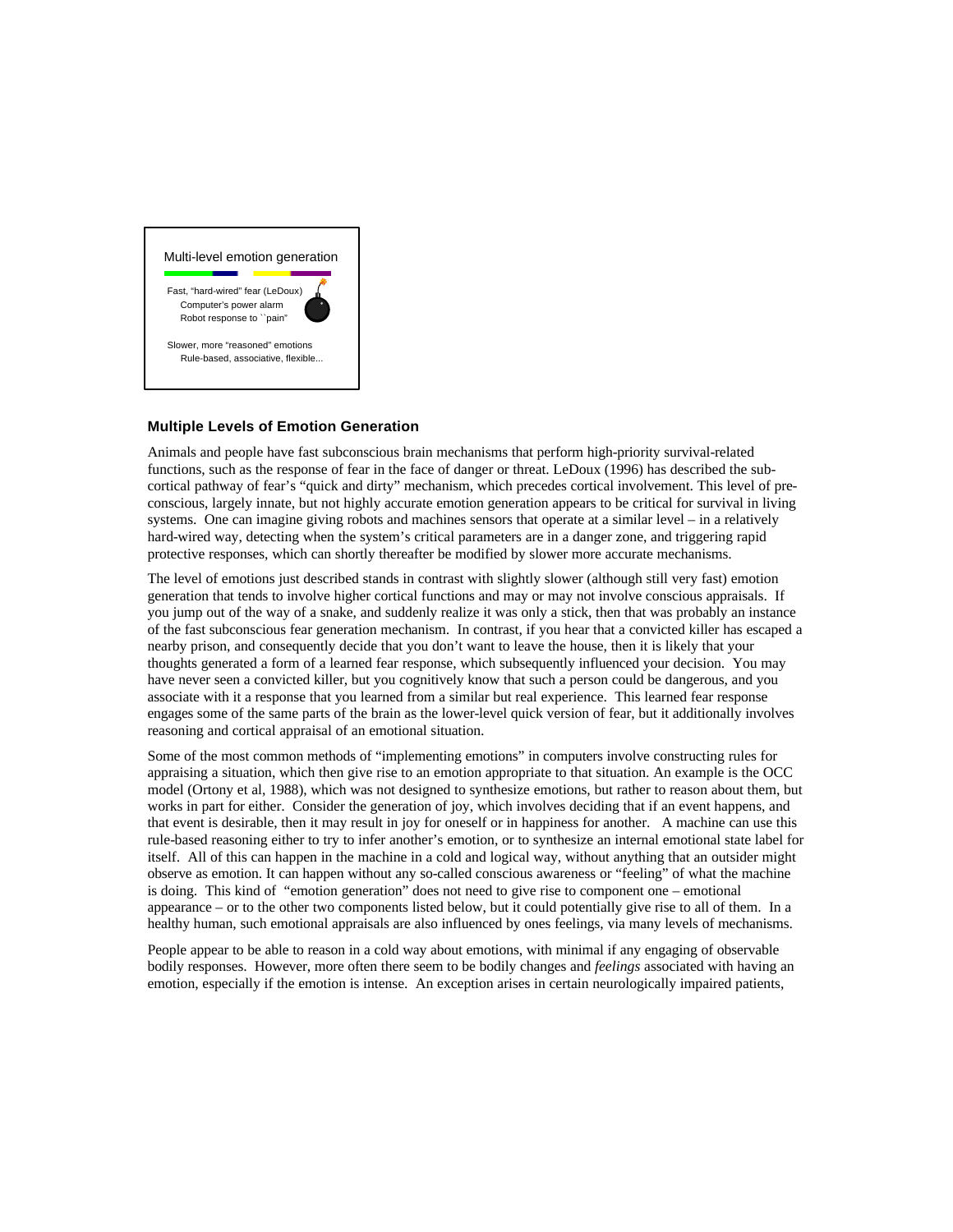e.g., see accounts in (Damasio, 1994), that show minimal signs of such somatic concomitants of emotion. If you show these patients grotesque blood-and-guts mutilation scenes, which cause most people to have high skin conductivity levels and to have a feeling of horror and revulsion, these patients will report in a cool cognitive way that the scenes are horrible and revolting, but they will not have any such feelings, nor will they have any measurable skin conductivity change. Their emotional detachment is remarkable, and might seem a feature, if it were not for the serious problems that such lack of emotionality actually seems to be a part of in day-to-day rational functioning, rendering these otherwise intelligent people severely handicapped. What these patients have is similar to what machines that coldly appraise emotions can have a level of emotion generation that involves appraisal, without any obvious level of bodily or somatic involvement.

It is not clear to what extent normal people can have emotions without having any associated bodily changes other than those of unfelt thought-patterns in the brain; consequently, the levels of emotion-generation described here may not typically exist in normal people without being accompanied by some of the mind-body linkages in the fourth component, described below. Nonetheless, multi-level generation of emotion is an important component because of its descriptive power for what is believed to happen in human emotion generation, and because some of these levels have already been implemented to a certain degree in machines. It is also relevant for certain neurologically atypical people such as high-functioning autistics who describe their ability to understand emotions as "like a computer – having to reason about what an emotion is" vs. understanding it intuitively.

The two levels just described  $- (1)$  quick and dirty sub-consciously generated emotions and  $(2)$  slightly slower, more reason-generated emotions, are not the only possibilities. Nor does my choice of these two examples impose a belief that "reasoning" has to be conscious. My point is instead that here are examples of emotions occurring via different levels of mechanisms. I expect that neuroscientists will find unique patterns of activation (and deactivation) across cortical and sub-cortical regions for each kind of emotion – joy, fear, frustration, anger, and so forth, and possible unique patterns for significant variations in levels of these. I would also expect we would build multiple levels of activation of emotion-generation mechanisms in machines, varying in resources used and varying in timing and in influence, in accord with the specific roles of each emotion. Some would be quick and perhaps less accurate, while some would be more carefully deliberated. Some would be at a level that could be consciously attended, or at least attended by some "higher" mechanisms, while some would occur without any such monitoring or awareness. Some of the mechanisms would be easy to modify over time, while others would be fairly hard-wired. Some of the emotion-generation mechanisms might be rule-based, and easy to reason about at least after the fact if not during, while others would be triggered by patterns of similarity that might not be easily explained. And many or even all of these mechanisms might be active at different levels contributing to background or mixed emotions, not just to a small set of discrete emotions. In summary, machines will have different combinations of mechanisms activating different emotions, a veritable orchestra for emotion generation.

#### Emotional Experience

*What one can perceive of one's own emotional state:*

- I. Cognitive or semantic label II. Physiological changes
- III. Subjective feeling, intuition

*Problem: consciousness*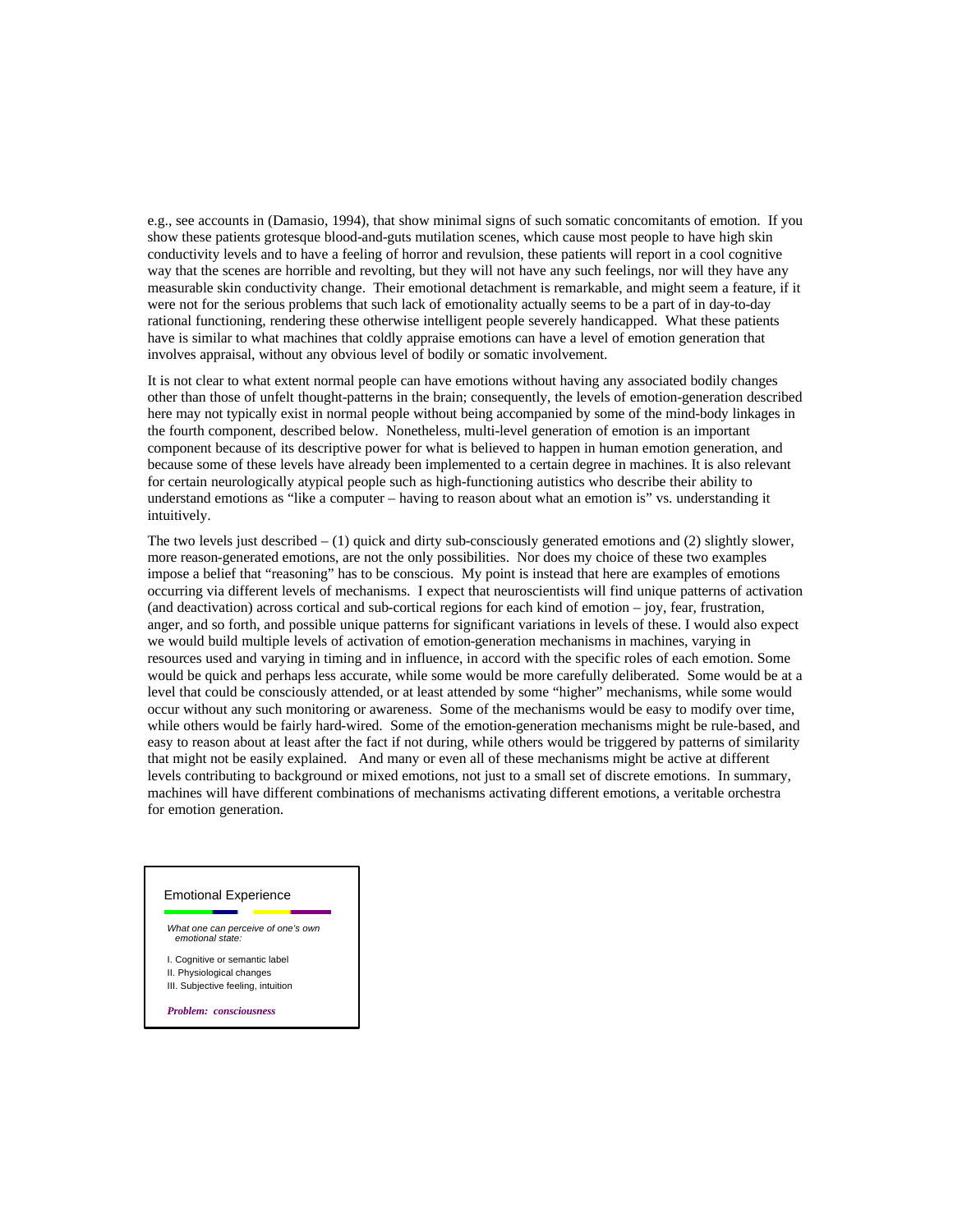#### **Emotional experience**

We humans have the ability to perceive our personal emotional state and to experience a range of feelings, although many times we are not aware of or do not have the language to describe what we are feeling. Our feelings involve sensing of physiological and biochemical changes particular to our human bodies. (I include the brain and biochemical changes within it as part of the body). Even as machines acquire abilities to sense what their "bodies" are doing, the sensations remain different than those of human bodies, because the bodies are substantially different. In this *sense* machine feelings cannot duplicate human feelings. Nonetheless, machines need to be able to sense and monitor more of what is going on within and around their systems if they are to do a better job of regulating and adapting their own behavior. They will likely need mechanisms that perform the functions performed by what we call consciousness, if only to better evaluate what they are doing and learn from it.

A great distinction exists between our experience and what machines might have. The *quality* of conscious awareness of our feelings and intuition currently defies mechanistic description, much less implementation in machines. Several of my colleagues think that it is just a matter of time and computational power before machines will "evolve" consciousness, and one of them tells me he's figured out how to implement consciousness, but I see no scientific nuggets that support such belief. But I also have no proof that it cannot be done. It won't be long before we can implement numerous *functions* of consciousness such as awareness and monitoring of events in machines, but these functions should not be confused with the *experience of self* that we humans have. I do not yet see how we could computationally build even an approximation to the quality of emotional experience or experience of self that we have. Thus, I remain a skeptic on whether machines will ever attain consciousness in the same way we humans think of that concept. Consciousness, and life, for that matter, involves qualities that I do not yet see humans as capable of creating, outside of procreation. Perhaps someday we will have such creative abilities; nonetheless, I do not see them arising as a natural progression of past and present computational designs, not even with the advent of quantum computing.

If we can understand something, we can model it and build a computational model of it. Modeling is a form of imitation, not duplication. Thus, I use the term "imitate" instead of "duplicate" with respect to implementing this component in machines. In fact, we should probably be more careful about using the phrase "imitating some of the known mechanisms of human emotion in machines" to describe much of the current research concerned with "giving machines emotion." For brevity and readability the latter phrase is what I will continue to use, with hope that with this paper, we will begin to find some common understanding for what this shorter expression represents.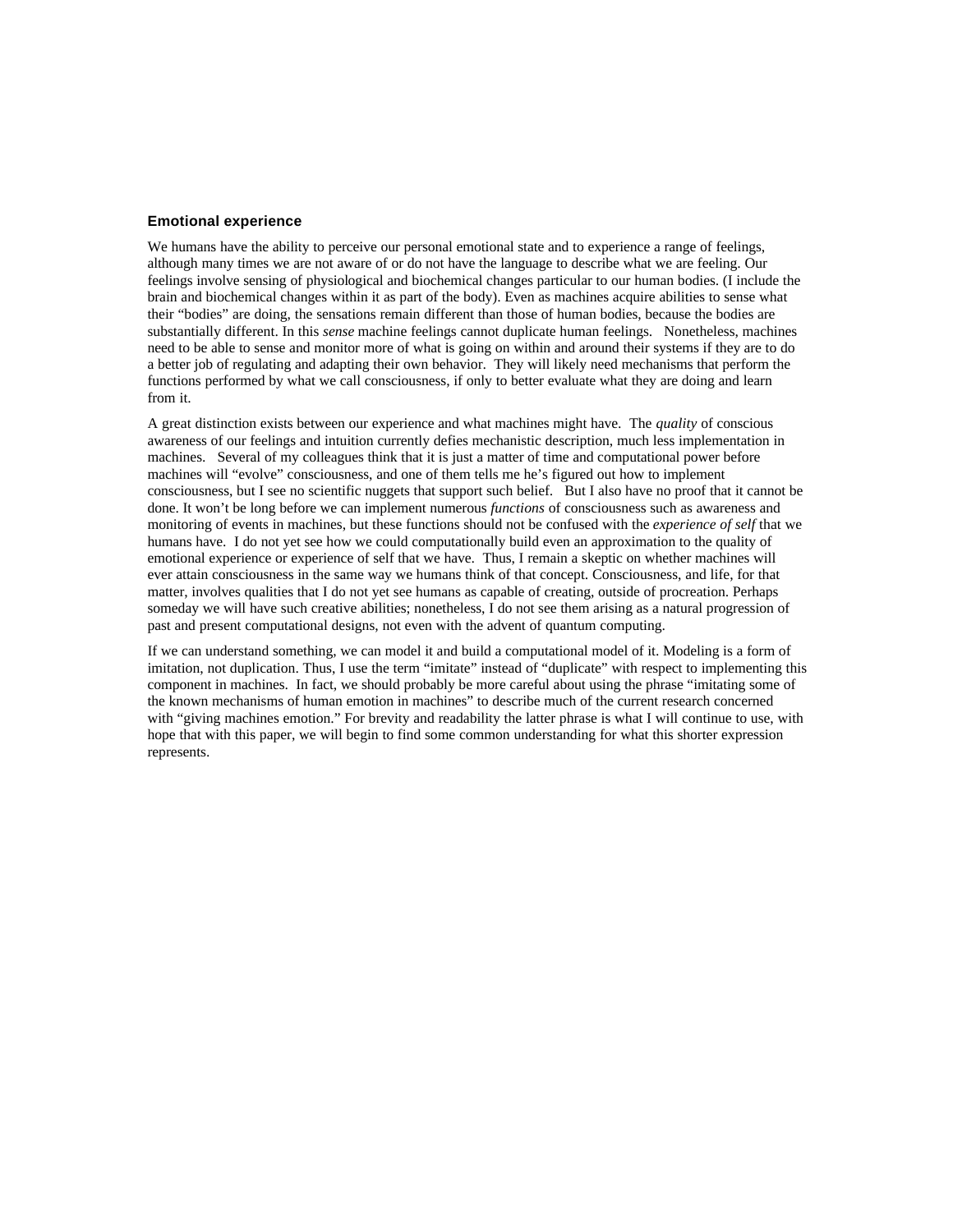#### **Mind-body interactions**



• Sentic modulation, *lying impacts pressure waveform of love; smiles induce joy...*

The fourth component is a broad category including many signaling and regulatory mechanisms that emotion seems to provide in linking cognitive and other bodily activities. Here, we find that emotions often involve changes in bodily systems outside the brain, as well as inside the brain. There is evidence, for example, that emotions inhibit and activate different regions of the brain, facilitating some kinds of cognitive activity while inhibiting others. Researchers have shown numerous effects of emotion and mood biases on creative problem solving, perception, memory retrieval, learning, judgment, and more. (See Picard (1997) for a description of several such findings.) Not only do human emotions influence brain information processing, but they also influence the information processing that goes on in the gastrointestinal and immune systems. (See Gershon (1998) for a description of information processing in the gut.)

Emotions modulate our muscular activity, shaping the space-time trajectories of even very simple movements, such as the way we press on a surface when angry vs. when joyful. I call the way in which emotions influence bodily activity *sentic modulation*, after Manfred Clynes's work in sentics, where he first attempted to quantify and measure a spatio-temporal form of emotion. Clynes found that even simple finger pressure, applied to a nondescript firm surface, took on a characteristic pattern when people tried to express different emotions. Moreover, some of the emotions had implications for cognitive states such as lying or telling the truth. Subjects were asked to physically express either anger or love while lying or while telling the truth, and their physical expressions (finger pressure patterns, measured along two dimensions) were recorded and measured. When subjects were asked to express anger, the expressions were not significantly different during lying than when telling the truth. However, when subjects were asked to express love, the expressions differed significantly when lying vs. when telling the truth. In other words, their bodily emotional expression was selectively interfered with by the cognitive state of lying, given that it was not obviously interfered with in any other way.

I expect that this particular love-lying interaction is one of many that remain to be characterized. The interaction between emotions and other physical and cognitive states is rich and much work remains to be done to refine our understanding of which states inhibit and activate each other. As each interaction is functionally characterized in humans, so too might it be implemented in machines. Ultimately, if a machine is to duplicate human emotions, the level of duplication must include these many signaling, regulatory components of emotion, which weave interactive links among physical and mental states.

Consider building synthetic pain sensing and signaling mechanisms. Some machines will probably need an ability outside of their modifiable control to essentially *feel bad* at certain times, e.g., to sense a kind of highestpriority unpleasant attention-refocusing signal in a situation of dire self-preservation. (Where the word "self" is not intended to personify, but only to refer back to the machine.) This "feeling," however it is constructed, would be of the same incessantly nagging, attention-provoking nature that pain provides in humans. When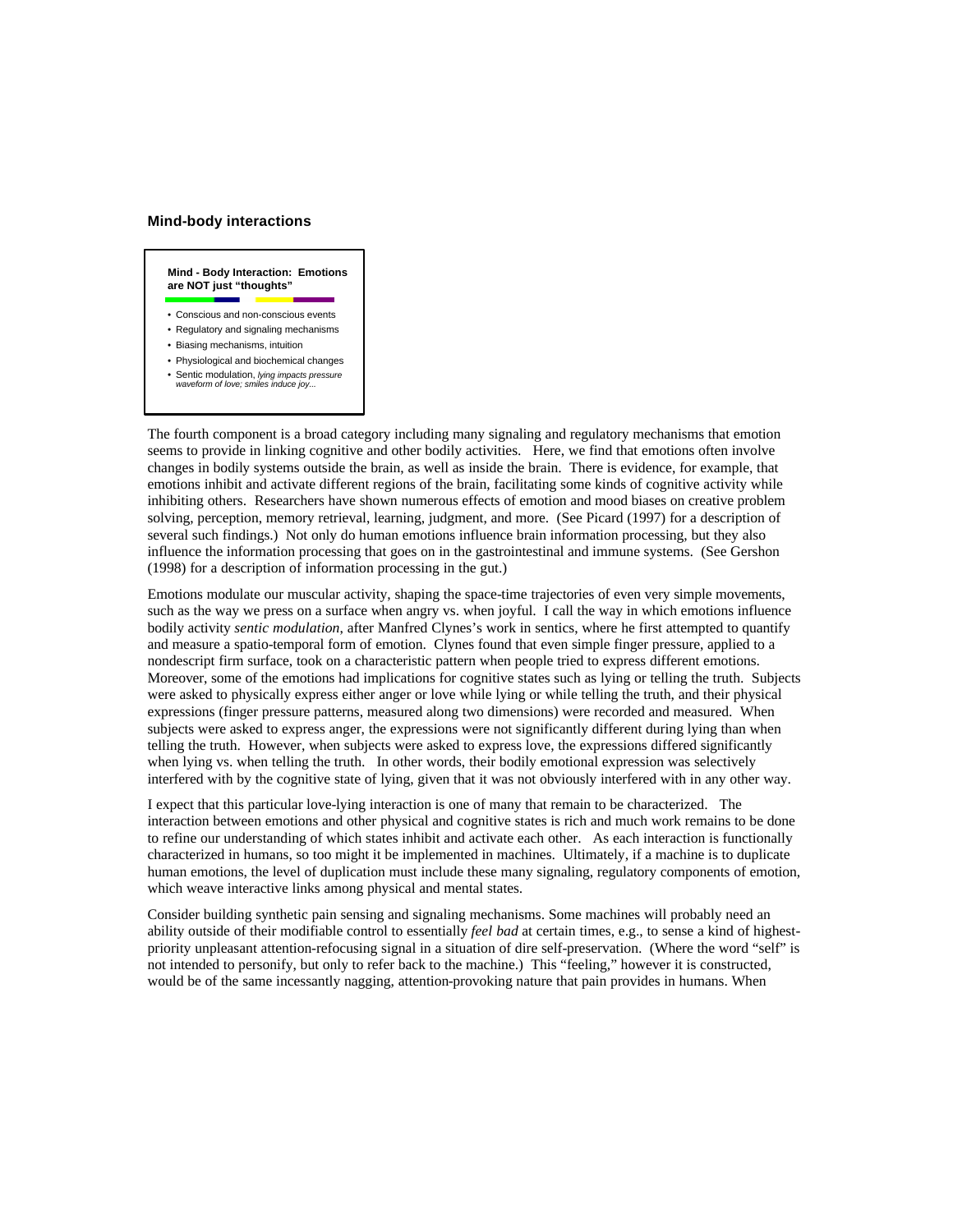people lose their sense of pain, they allow severe damage to their body, often as the accumulation of subtle small damages that go unnoticed. Brand and Yancy (1997) describe attempts to build automatic pain systems for people, in one case a system that senses potentially damaging pressure patterns over time. The artificial pain sensors relay signs of pain to the patient via other negative attention-getting signals, such as an obnoxious sound in their ear. One of the ideas behind the artificial system is to provide the advantages of pain – calling attention to danger – without the disadvantages – the bad feelings. The inputs approximate those of real pain inputs, and the outputs are symbolically the same: irritating and attention-getting. Ironically, what people who use the artificial system do is either turn these annoying warnings off or ignore them, rationalizing that it can't be as bad as it sounds. Eventually the pain-impaired person gets seriously injured, although he or she doesn't really mind because it does not hurt. In short, the artificial pain system doesn't work; somehow it has to be "real" enough that you can't override or ignore it for long. Otherwise, injury accumulates, and the long-term prognosis is bad.

Whatever version of "pain" we give machines, if its goal is system-preservation, then it must be such that it is equivalent to not being able to be turned off, except under greater goals, or except by the machine's designer. This is not simply to say that pain-avoidance should always have the highest priority. Self-preservation goals may at some point be judged as less important than another goal, as suggested by Asimov's three laws of robotics, where human life is placed above robot "life", although this presumes that such assessments could be accurately made by the robot. Humans sometimes endure tremendous pain and loss of life for a greater goal. Similar tradeoffs in behavior are likely to be desirable in certain kinds of machines.

**Evidence suggests that emotions...** Coordinate/regulate mental processes Guide/bias attention and selection Signal meaningfulness Help with intelligent decision-making Enable resource-limited systems to deal with unpredictable, complex

inputs, in an intelligent flexible way

Can't we do all this without giving the machines emotions?

**Sure.**

**But,** once we've given them all the regulatory, signaling, biasing, and other useful attention and prioritization mechanisms (by any other name) and done so in an integrated, efficient interwoven system, then we have essentially given the machine an emotion system, even if we don't call it that

Before concluding this section, let me restate that it is important to keep in mind that all computers will not need all components of all emotions. Just like simple animal forms do not need more than a few primary emotion mechanisms, not all computers will need all emotional abilities, and some will not need any emotional abilities. Humans are not distinguished from animals just by a higher ability to reason, but also by greater affective abilities. I expect more sophisticated computers to need correspondingly sophisticated emotion functions.

## **Discussion**

What is my view on what it means for a computer to have emotion? Before closing this discussion, we should keep in mind that we are still learning the answer to this question for living systems, and the machine is not even alive. That said, I have tried to briefly describe four components of emotion that are present in people, and to discuss how they might begin to be built into machines.

My claim, which opened this section, is that all four components of emotion occur in a healthy human. Each component in turn has many levels and nuances. If we acknowledge, say,  $N=60$  such nuances, and implement them in a machine, then the machine can be said to have dozens of mechanisms of emotion that imitate, or possibly duplicate, those of the human emotional system. So, does the machine "have emotions" in the same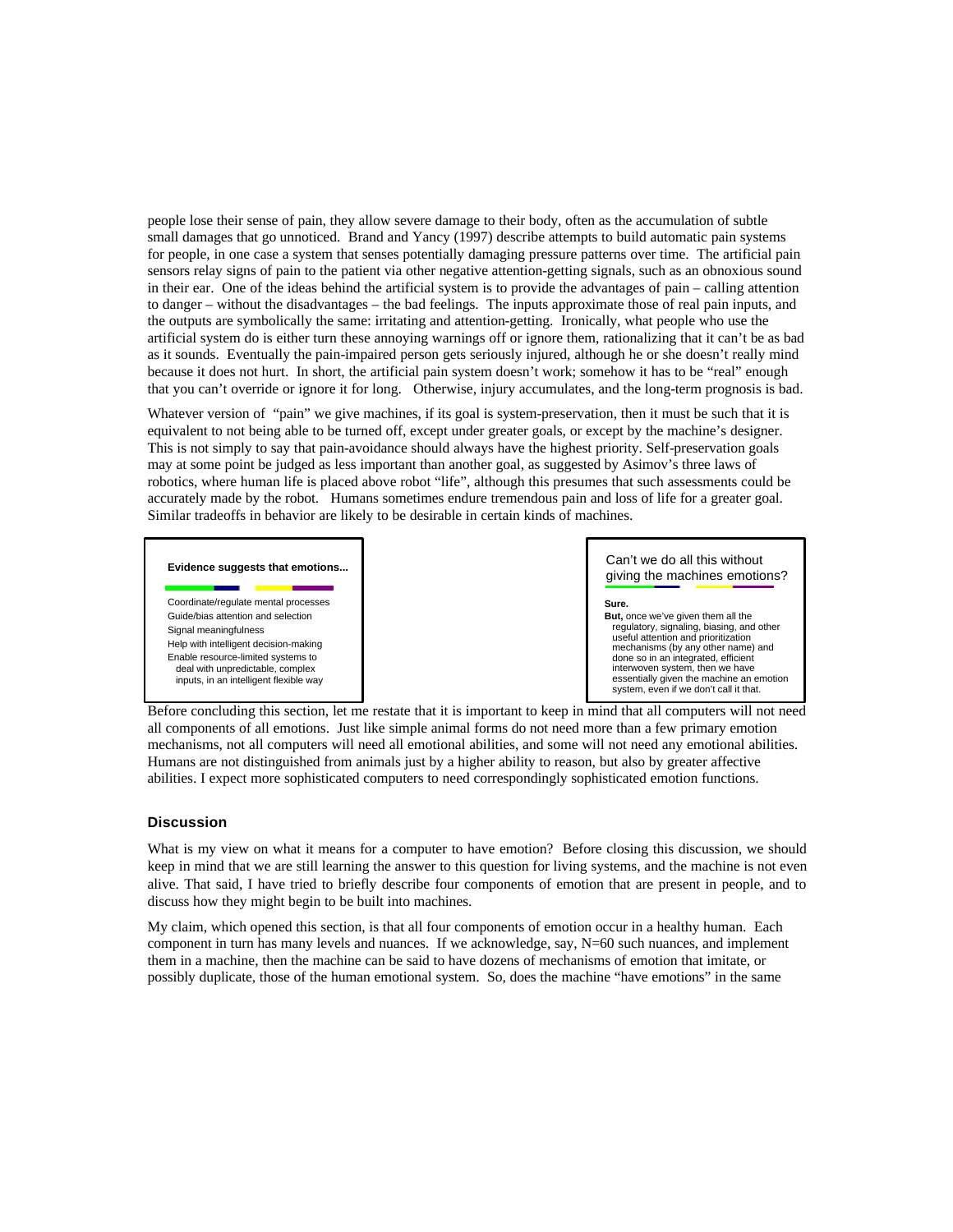sense that we do? There is a very basic problem with answering this: one could always argue that there are only N *known* human emotion mechanisms and more may become known; how many does the machine have to have before one will say that it has human-like emotions? If we require all of them to be identified and implemented, then one can always argue that machines aren't there yet, because we can never be assured that we have understood and imitated everything there is to know. Consequently, one could never confidently say that machines have emotions in the sense that we do. The alternative is to agree on some value of N that suffices as a form of "critical mass." But that is also ultimately unsatisfactory. Furthermore, some machines will have or may benefit from aspects of emotion-like mechanisms that humans don't have. Animals doubtless already have different mechanisms of emotion than humans, and we are not troubled by the thought of someone saying that they have emotions.

Ultimately, we face the fact that a precise equality between human and machine emotion mechanisms cannot be assured because we simply do not have complete lists of what there is to compare, nor do we know how incomplete our lists are.

Machines are still not living organisms, despite that we describe many living organisms as machines. It has become the custom to associate machine behavior and human behavior without really thinking about the differences any more. Despite the rhetoric, our man-made machines remain of a nature entirely different than living things. Does this mean they *cannot* have emotions? I think not, if we are clear that we are describing emotion as mechanisms with functional components like the four described here. Almost all of these have been implemented in machines at some level, and I can see a path toward implementing almost all of them. At the same time, it is prudent to acknowledge that one of the components, emotional experience, includes components of consciousness that have not yet been shown to be reducible to computational functions. Machines with all components but this one might be said to have emotion systems, but no real feelings.

As we make lists of functions and match them, let us not forget that the whole process of representing emotions as mechanisms and functions for implementation in machines is approximate. The process is inherently limited to that which we can observe, represent, and reproduce. It would be arrogant and presumptuous to not admit that our abilities in these areas are finite and small compared to all that is unknown, which may be infinite.

Remember that I began this presentation asking whether or not it was necessary to give machines emotions if all we are interested in is giving them the ability to recognize and respond appropriately to a user's emotion. Suppose we just want the computer to see it has annoyed someone, and to change its behavior so as not to do that again; why bother giving it emotions? Well, we still may not have to bother, if we can give it all the functions that deal with complex unpredictable inputs in an intelligent and flexible way, carefully managing the limited resources, dynamically shifting them to what is most important, judging importance and salience, juggling priorities and attention, signaling the useful biases and action-readiness potentials that might lead to intelligent decisions and action, and so forth. Each of these functions, and others that might someday be added to this list, may possibly someday be implemented by means other than "emotions." However, it is the case that these functions, in humans, all seem to involve the emotional system. We may find once we have implemented all of them, *and* integrated them in an efficient, flexible, and robust system, that we have essentially given the machine an emotion system, even if we don't call it that.

Machines already have some mechanisms that implement (in part) the functions implemented by the human emotional system. Computers are acquiring computational functions of emotion systems whether or not one uses the "e" word. But computers do not have human-like emotions in any rich or experiential natural sense. They may sense and label certain physical events as categories of "sensations," but they do not experience feelings like we do. They may have signals that perform many and possibly all of the functions performed by our feelings, but this does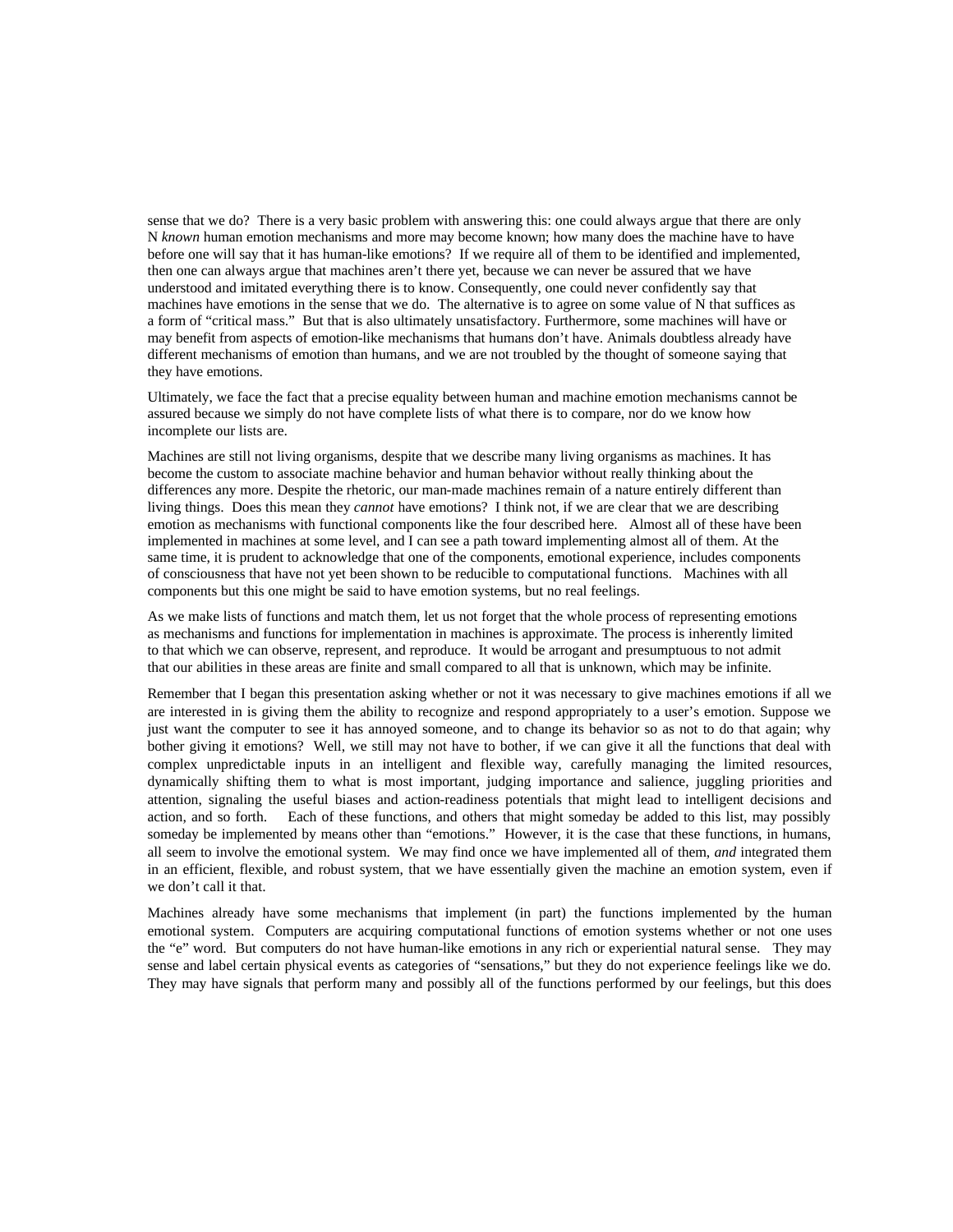not establish equivalence between their emotion systems and ours. Computers may have mechanisms that imitate some of ours, but this is only in part, especially because our bodies differ and because so little is known about human emotions. It is science's methodology to try to reduce complex phenomena like emotions to a list of functional requirements, and it is the challenge of many in computer science to try to duplicate these in computers to different degrees, depending on the motivations of the research. But we must not be glib in presenting this challenge to the public, who thinks of emotion as the final frontier of what separates man from machine. When a scientist tells the public that a machine "has emotion" then the public concludes that not only could Deep Blue beat a grand master, but also Deep Blue could *feel* the joy of victory. The public is expecting that science will catch up with science fiction, that we will build HAL and other machines that have true feelings, and that emotions will consequently be reduced to a program available as a plug-in or free download if you click on the right ad. I think we do a disservice when we talk in such a way to the public, and that it is our role to clarify what aspects of emotion we are really implementing.

Emotions are not the system that separates man and machine; the distinction probably lies with a less popular concept -- the soul – an entity that currently remains ineffable, but is something more than a conscious living self. I don't have much to say about this, except that we should be clear to the public that giving a machine emotion does not imply giving it a soul. As I have described, the component of emotional experience is closely intertwined with a living self and I remain uncertain about the possibility of reducing this component to computational elements. However, I think that the other three components of emotion are largely capable of machine implementation.

*If* the day comes that scientists think that human emotion and its interactions with the mind and body are precisely described and understood, then it will not be many days afterward that such functions will be implemented in a machine, to the closest approximation as possible to the human system. In that time, most people would probably say that the machine has emotions, and few scientists will focus on what this means. Instead, we will focus on how machines, made in our image, can be guided toward good and away from evil, while remaining free to do what we designed them to do.

## **References**

V. Braitenberg, *Vehicles: Experiments in Synthetic Psychology,* The MIT Press, Cambridge, MA, 1984.

P. W. Brand and P. Yancey, *The Gift of Pain*, Zondervan Publishing House, 1997.

M. Clynes, S. Jurisevic, and M. Rynn. Inherent cognitive substrates of specific emotions: Love is blocked by lying but not anger. *Perceptual and Motor Skills*, 70:195-206, 1990.

M. Clynes, M., Sentics: The Touch of the Emotions, Anchor Press/Doubleday, 1977.

A. R. Damasio, *Descartes' Error: Emotion, Reason, and the Human Brain.* Gosset/Putnam Press, New York, NY 1994.

M. D. Gershon, *The Second Brain: The Scientific Basis of Gut Instinct and a Groundbreaking New Understanding of Nervous Disorders of the Stomach and Intestines*, HarperCollins, New York, 1998.

B. Johnstone, Japan's Friendly Robots, *Technology Review*, pp. 63-69, May/June, 1999.